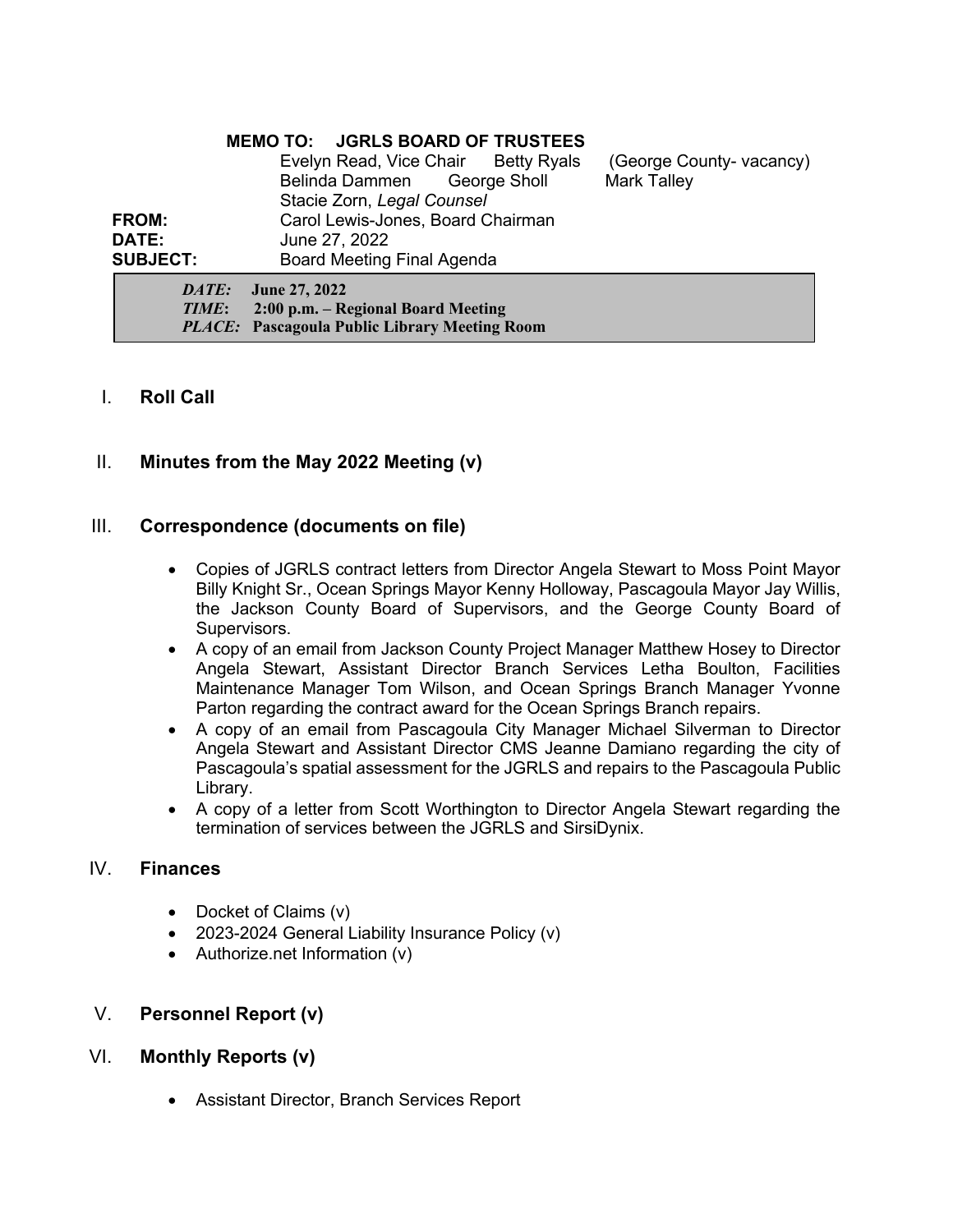- Collection Management Services Report
- Facilities Management Report
- Financial Reports
- Fines Report
- ILL (Interlibrary Loan) Report
- Law Library Report
- PR Report
- Purchasing Agent Report
- Statistical Report
- Technology Services Report
- Training and Staff Development Report
- Website Statistics Report
- Youth Services Report

# VII. **Director's Report (v)**

Includes:

# • **Training Reports**

- o Active Shooter (Montalvo)
- o Building Better Team Communication (Fleming, Hanlin, Hill, Klinshaw, McQueen, Schulze)
- o Digital Safety (Montalvo)
- o Emergency Response Manual (Joiner, Montalvo)
- o Emotional Intelligence (Joiner)
- o Extraordinary Administrative Professional (Joiner)
- o Event Preparedness: Active Shooters and Hostile Activity at Your Venues (Fayard)
- o Fun For All: Game Based Programs Across the Generations (MacLellan)
- o How to Remain Cool and Collected (Joiner)
- o Hurricane Briefing (Babilon, Barton, Beaugez, Bolton, Creel, Damiano, G. Broadus, Galle, Garbin, Hill, Joiner, Morgan, Rainey, Rumfelt, Rushing, Schulze)
- o Magnolia Overview: (Montalvo)
- o MailChimp (Barton, Morgan, Schulze)
- o Managing Chaos and Pressure at Work (Joiner)
- o Pandemic Safety Videos (Montalvo)
- o Safety Videos (Montalvo)
- o Stress Management for Women (Fayard)
- **PR Marketing Information**

# VIII. **Old Business**

• None

# IX. **New Business**

• Proposal for Creation of Additional Job Type (documents on file) (v)